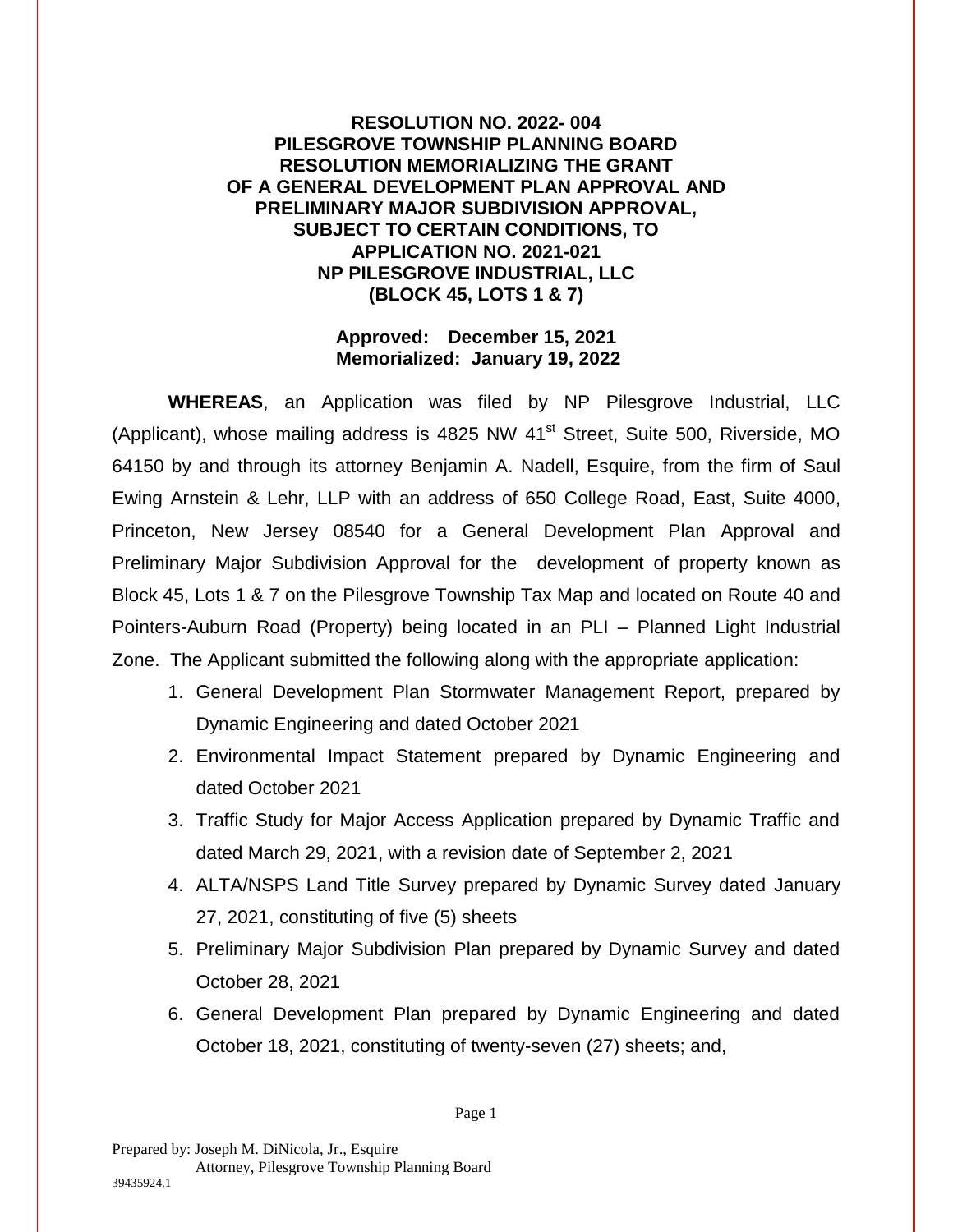**WHEREAS**, James H. McKelvie, PE/CME, the Pilesgrove Township Planning Board Engineer (Board Engineer), having reviewed the Application, rendered an Engineer's Report dated December 14, 2021; and,

**WHEREAS**, Randall Scheule, PP/AICP, Pilesgrove Township Planning Board Planner (Board Planner), having reviewed the Application rendered a Planner's Report Letter thereon dated November 12, 2021; and,

**WHEREAS**, the Board Planner having reviewed the Application rendered a Technical Review Letter dated December 10, 2021; and,

**WHEREAS**, the Application was deemed complete by the Board on November 17, 2021 at the regularly scheduled meeting of the Pilesgrove Township Planning Board; and,

**WHEREAS**, notice to the public was required in accordance with the Township Ordinance and the Municipal Land Use Law (MLUL); and

**WHEREAS**, whereas notice was provided in accordance with the Township Ordinances and the MLUL; and,

**WHEREAS**, the Board determined that it had jurisdiction to hear the Application and proceed with a public hearing on the Application on the regular meeting of the Pilesgrove Township Planning Board convened on December 15, 2021; and

**WHEREAS**, the Applicant submitted the following exhibits into the record:

A-1: Overall Site Plan Rendering

A-2: Aerial Map

**WHEREAS,** the Board heard testimony from Joshua M. Sewald, PE, the Applicant's Engineer, who was qualified as an expert by the Board, and representations from Benjamin A. Nadell, Esquire, the Applicant's attorney; and

**WHEREAS**, the Board provided an opportunity for interested members of the public to ask questions or make statements regarding the application and a few members of the public asked questions of the Applicant regarding the Application however, no one spoke in support of or in opposition to the Application; and,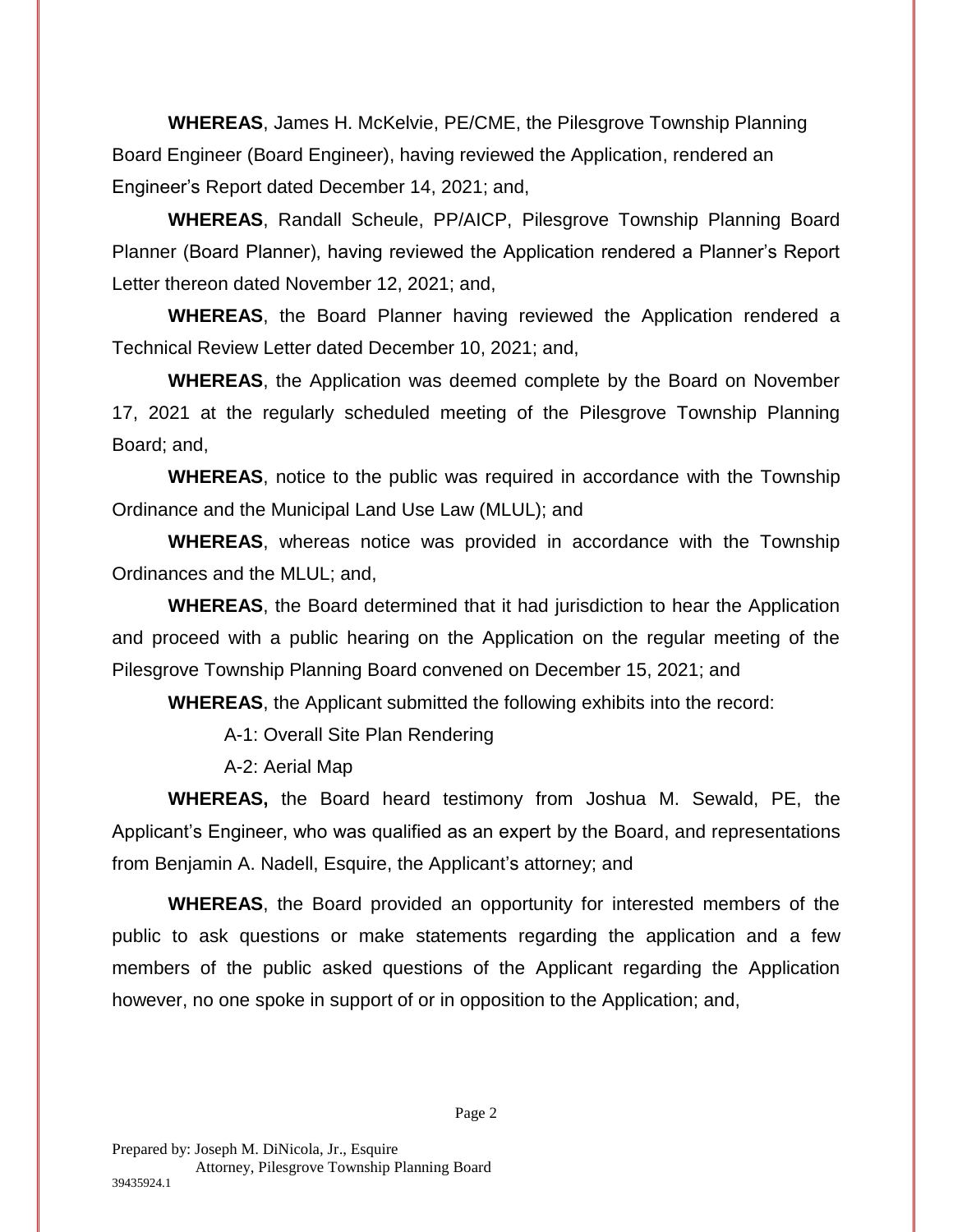**WHEREAS**, after hearing the above testimony, and representations, the Board made the following findings of fact:

- 1. The property is in a PLI Planned Light Industrial Zoning District as designated on the Township Zoning Map.
- 2. The Property consists of +/- 442 acres and is currently utilized as a sod farm with associated office, shop buildings, storage structures and a farmhouse.
- 3. The subject property is located on the New Jersey State Highway Route 40 and Pointers-Auburn Road (County Route 646).
- 4. The Applicant is proposing to subdivide the property into six (6) separate lots for the development of wholesale uses, distribution centers, and warehousing.
- 5. Five (5) of the new lots will be utilized each for one (1) building/facility with the remaining lot to be utilized for a proposed wastewater treatment facility to be utilized for the entire development.
- 6. The Applicant has previously received a D(6) use variance approval under Pilesgrove Township Planning Board Application No. 2021-014 for exceeding the maximum height required by more than 10 feet or 10% of the maximum requirement.
- 7. The Applicant is requesting an approval of a General Development Plan in accordance with Section 145-41.4 of the Pilesgrove Township Land Use Ordinance.
- 8. In accordance with Section 145-41.4 C(1), the Applicant is requesting General Development Plan approval for Option #3 as detailed in the Pilesgrove Township Land Use Ordinance.
- 9. The Applicant testified that it meets all the requirements of Section 145-41.4 G, including but not limited to Subsection (3) in which the Planned Industrial Development would result in at least 100 acres of open space, and said open space would create greenways throughout the project connected to offsite natural features, more specifically a creek that runs through the concerned property and the adjoining property.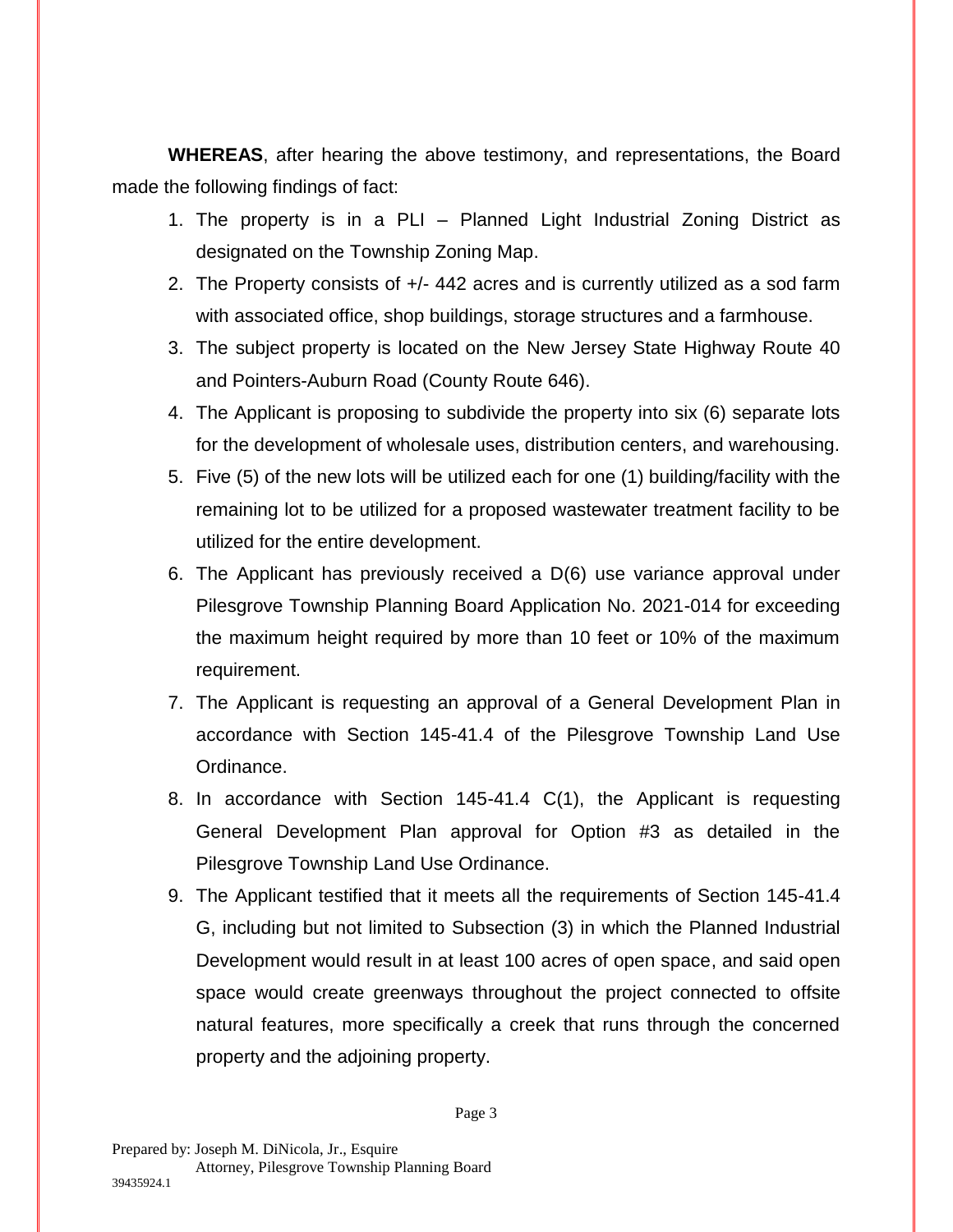- 10.The Applicant testified that as a condition of approval, the 31 continuous farmland acres, as shown on the Plans, will continue to be preserved as farmland.
- 11.The Applicant also testified that subject to approval, they will be required to come in for preliminary and final site plan approval for each lot separately as business needs proceed.
- 12.The Applicant testified that they are seeking Preliminary Major Subdivision approval so that the lots shall be preliminarily created for them to proceed with individual site plan approval.
- 13.The Board next reviewed the Board Engineer's and the Board Planner's review letters. The Applicant agreed to comply with all comments and requirements in said letters, subject to the Engineer's and Planner's approval.

**BE IT THEREFORE RESOLVED** on this day of the same of the same of the same of the same of the same of the same of the same of the same of the same of the same of the same of the same of the same of the same of the same of the Pilesgrove Township Planning Board, the General Development Plan Approval and Preliminary Major Subdivision Approval as shown on the plans and documents submitted is granted, subject to the following conditions:

- 1. The Applicant shall confirm new lot numbers with the Pilesgrove Township Tax Assessor.
- 2. The Applicant shall submit and receive from the Pilesgrove Township Planning Board Final Subdivision approval.
- 3. The Applicant shall submit and receive Preliminary and Final Site Plan approval for all proposed lots.
- 4. The Applicant shall comply with all comments and requirements detailed in the Board Engineer and Planner's review letters.
- 5. All plans shall be updated as testified at the hearing by the Applicant and as detailed in the Board Engineer and Planner's review letters.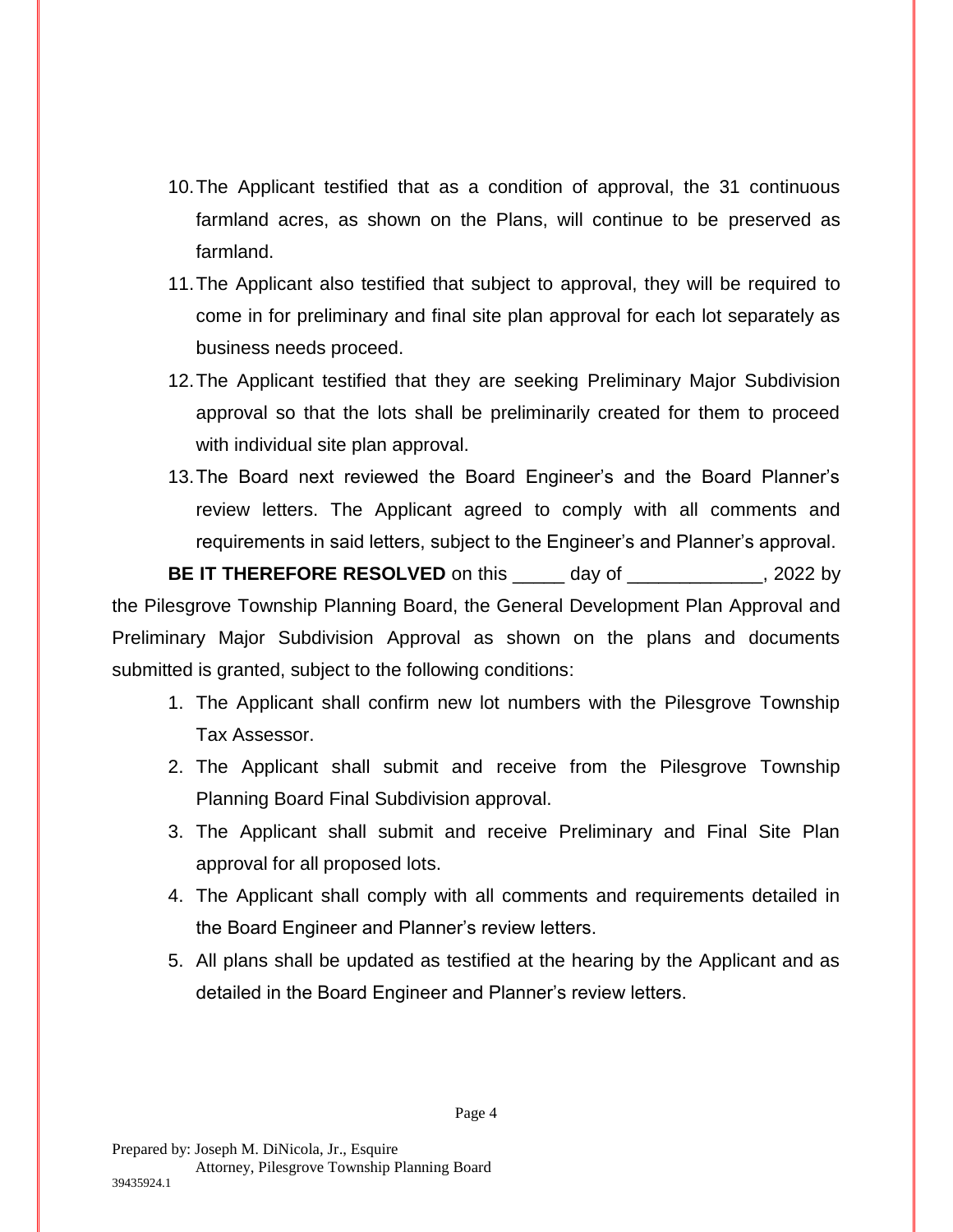- 6. Payment of any and all required fees which are due or may become due to the Township within seven (7) day notice thereof, including but not limited to, settlement of any outstanding review escrow accounts.
- 7. Obtaining any and all other approvals for the proposed revisions that may be required by any government/regulatory body including, but not limited to the New Jersey Department of Environmental Protection pursuant to Freshwater Wetlands Act, Salem County Planning Board and/or Salem County Soil Conservation District, New Jersey Department of Transportation, etc. Applicant's Engineer shall certify that said approvals have been received.
- 8. The General Development Plan Approval shall be valid for a period of twenty (20) years from the date upon which the Applicant receives final approval of the first section of the planned development in accordance with N.J.S.A. 40:55D-45.1.

**BE IT FINALLY RESOLVED** that the Applicant is hereby placed on notice that:

- 1. Applicant shall comply with all representations made during the course of the hearing and in all filed documents.
- 2. Applicant shall indemnify and hold the Board harmless from any claim of any kind which may be made as a result of any deficiency in the Application, including any challenges to the notice requirements of the MLUL and Township Ordinance.
- 3. Any revisions or modifications made to the General Development Plan Approval will require the approval of the Pilesgrove Township Planning Board.

# **PILESGROVE TOWNSHIP PLANNING BOARD**

**BY:** 

**MARK DESIATO, Chairperson**

# **ATTEST:**